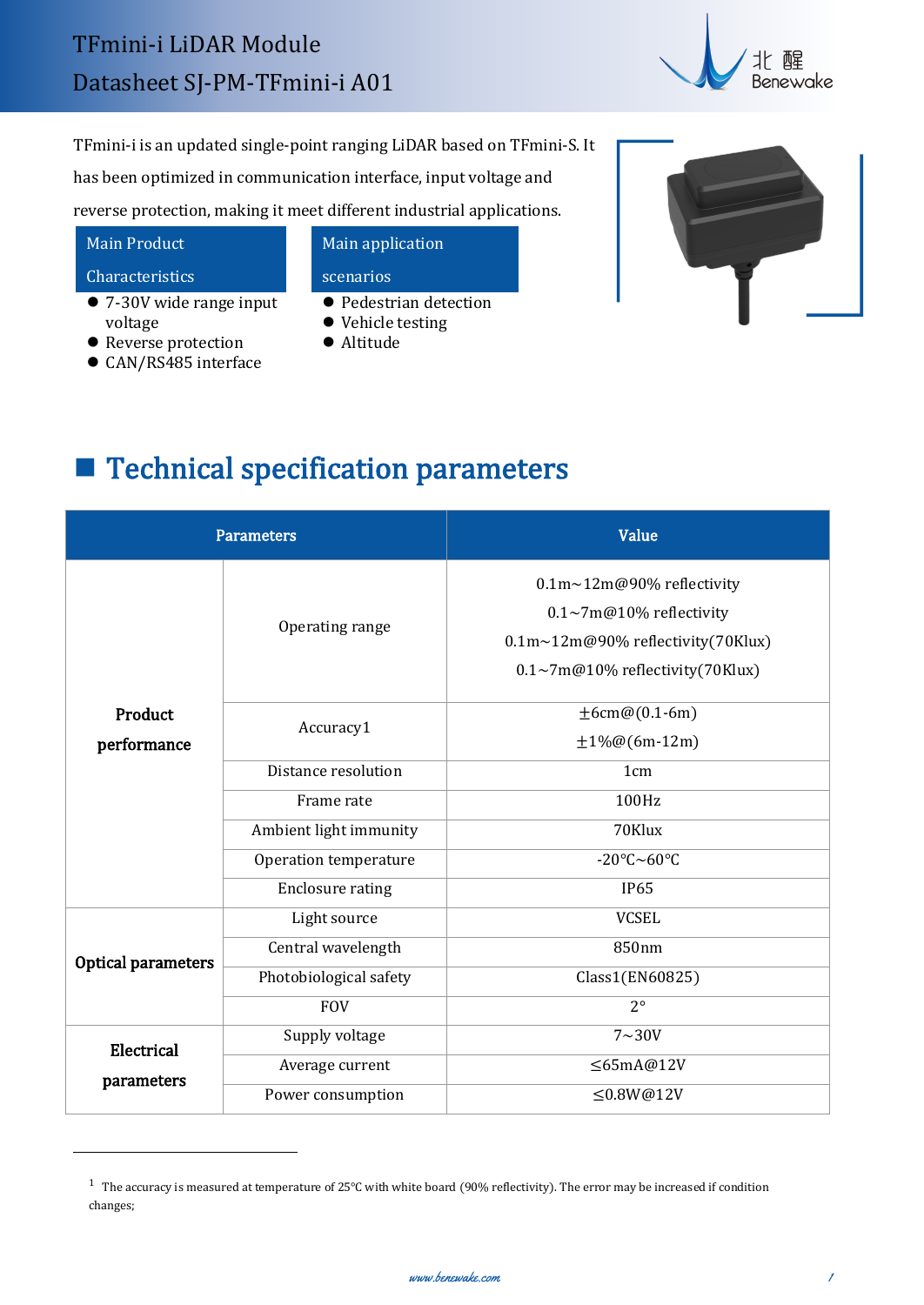## TFmini-i LiDAR Module Datasheet SJ-PM-TFmini-i A01



|               | Peak current            | 100mA@12V                   |      |
|---------------|-------------------------|-----------------------------|------|
|               | Communication interface | RS-485                      | CAN  |
|               | Dimension               | 50mm*34mm*41mm(L*W*H)       |      |
| <b>Others</b> | Shell material          | PC/ABS/PMMA                 |      |
|               | Storage temperature     | $-30^{\circ}$ C $\sim$ 75°C |      |
|               | Weight                  | 52g                         |      |
|               | Cable length            |                             | 70cm |

# **Product appearance structure**

Figure 1 Dimension of TFmini-i (Unit: mm)







# communication interface

Table 2 Communication Interface—RS485

| Interface parameters | Default value | Interface |
|----------------------|---------------|-----------|
| Baud rate            | 115200        | Bau       |
| Data bits            |               | Rece      |
| Stop bit             |               | Ser       |
| Parity               | None          | Frame     |

| <b>Interface parameters</b> | Interface parameters |  |
|-----------------------------|----------------------|--|
| Baud rate                   | 250kbps              |  |
| Receive ID                  | 0x00000003           |  |
| Send ID                     | 0x00000003           |  |
| Frame format                | Standard frame       |  |